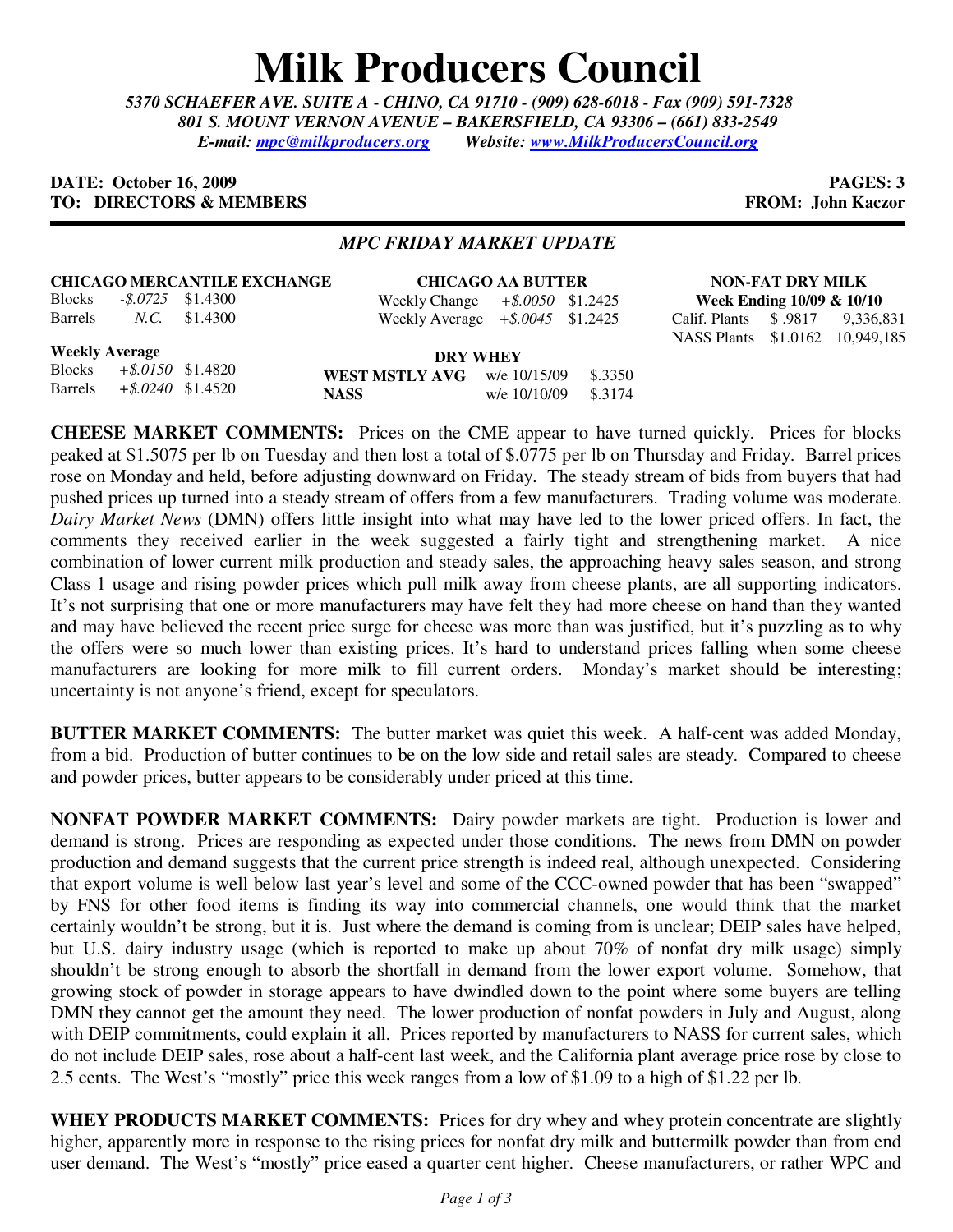lactose manufacturers, are in a good spot right now with prices for their commodity grade products apparently well above manufacturing costs. That's fair; they were well under costs for quite a while. Demand appears to be steady.

**\*\*\*** 

## **FRED DOUMA'S PRICE PROJECTIONS…**

**Oct 16 Est: Quota cwt. \$ 13.56 Overbase cwt. \$11.86 Cls. 4a cwt. \$11.45 Cls. 4b cwt. \$12.64 Last week: Quota cwt. \$ 13.60 Overbase cwt. \$11.91 Cls. 4a cwt. \$11.29 Cls. 4b cwt. \$12.88 \*\*\*** 

**FONTERRA'S INTERNET AUCTION: PRICES NOW HIGHER THAN YEAR EARLIER:***(By J. Kaczor)* International bidders for regular grade whole milk powder were determined enough on October  $6<sup>th</sup>$  to push prices up by another 8.4 cents per lb above September's auction. The winning price for December deliveries (the "spot" month, the second month after the auction month) was \$1.384 per lb f.o.b. ports in New Zealand, and \$1.281 per lb f.o.b. ports in Australia. The average price for all products (regular, instantized, and UHT) for the "spot" month, is now above where it was last October. The total increase in price for regular commodity grade WMP from the low points of February and July is 55 cents per lb, but is still about 86 cents below the peak that was reached in mid 2007.

This auction was the third month in which Australian powder was offered. In September, prices for the two offerings were equal; a 5 cent per lb differential appeared in October and it now widened to 10 cents per lb. That could be a result of the distance between the winning bidders and their source of product; however no explanation so far has been given. Fonterra expressed satisfaction with the price increases, citing an improving balance between demand and supply. They anticipate a "consolidation" period where buyers will likely review their immediate needs, currency valuations, and the anticipated recovery from the global recession.

The December auction will include two grades of anhydrous milkfat, the first of an anticipated number of additions to the line of products to be offered. The leading candidate for the next addition may be the dairy commodity with the second largest volume in international trade – skim milk powder, a close cousin to U.S. nonfat dry milk.

**AUGUST EXPORTS REMAIN BELOW YEAR EARLIER LEVELS:** *(By J. Kaczor)* The following tables compare August U.S. exports of nonfat powder, butterfat products, cheese, and dry whey with the volumes in the previous August, and the most recent twelve months with a number of prior periods. The volumes in the tables reflect millions of lbs and, where shown, the prices reflect cents per lb.

|                           | August 2008 |        | August 2009 |       |
|---------------------------|-------------|--------|-------------|-------|
|                           | Volume      | Price  | Volume      | Price |
| <b>Nonfat Powders</b>     | 79.6        | \$1.53 | 62.6        | \$.89 |
| <b>Butterfat Products</b> | 26.9        | 1.24   | 1.7         | 1.35  |
| Cheese & Spreads          | 25.6        | 2.02   | 19.5        | 1.74  |
| Whey                      | .4 7        | 44     | 34.5        | .35   |

The volumes for nonfat powders and butterfat products (butter and anhydrous milkfat) include DEIP subsidized shipments. Substantial additional exports in each category are expected for September. The volume of nonfat powder exports is the highest it's been since February. The volume for cheese this year increased slightly from January through March, after which small month-to-month decreases have occurred. About 33 million lbs of DEIP supported sales of butterfat products are booked but have not yet been shipped.

The decreases shown for current export volumes generally reflect the continuing adjustment the U.S. dairy industry is making out of the wild year or so period of worldwide speculation and shortages of dairy products. Yes, it was great, but that period and those prices reflected a combination of circumstances and events that caught everyone by surprise – buyers, sellers, milk producers, economists – as well as our own U.S. Dairy Export